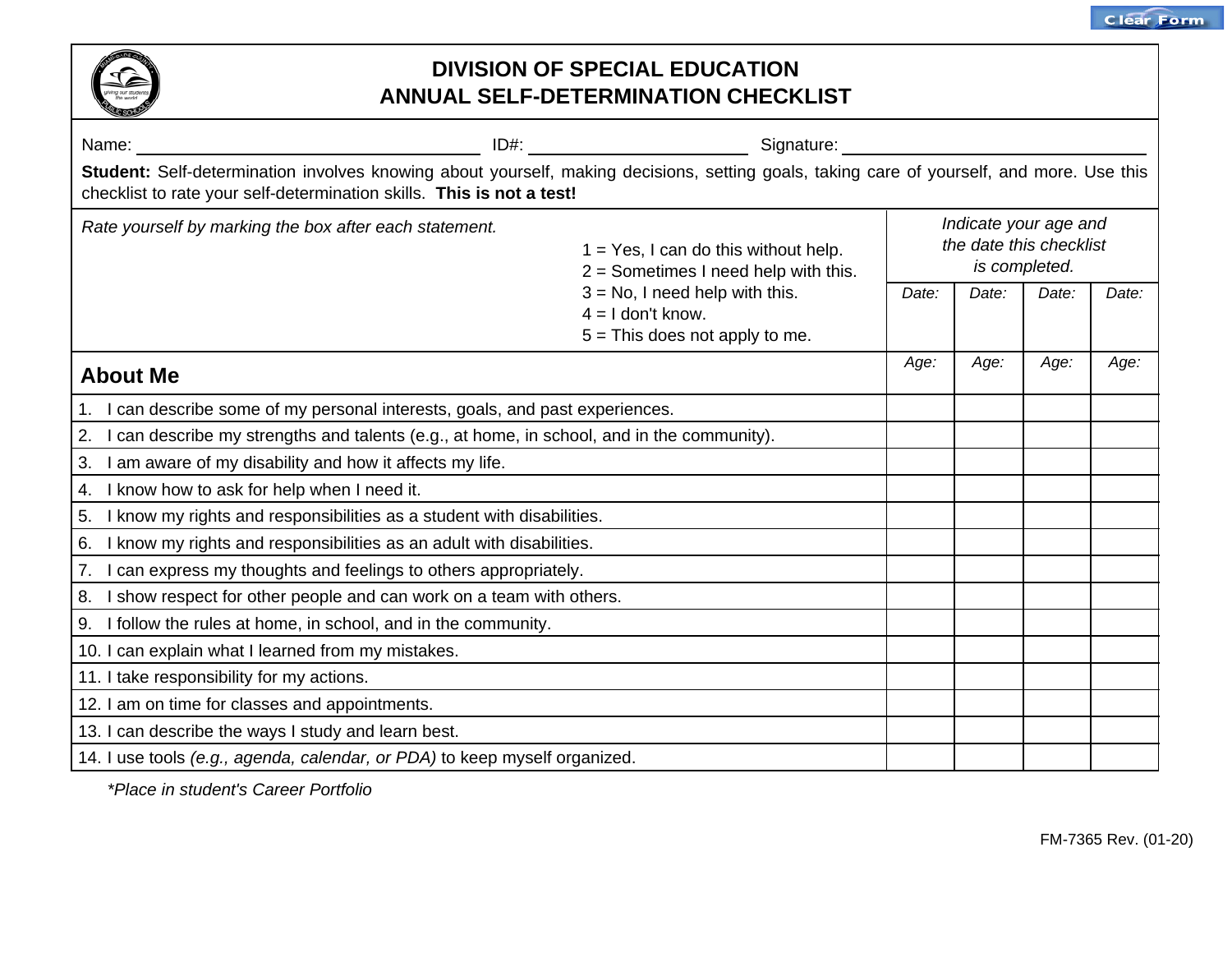

## **DIVISION OF SPECIAL EDUCATION ANNUAL SELF-DETERMINATION CHECKLIST**

|                                                                                                                                                                                                                    | ID#: Signature: Signature:                                                                   |                                                                   |       |       |       |  |
|--------------------------------------------------------------------------------------------------------------------------------------------------------------------------------------------------------------------|----------------------------------------------------------------------------------------------|-------------------------------------------------------------------|-------|-------|-------|--|
| Student: Self-determination involves knowing about yourself, making decisions, setting goals, taking care of yourself, and more. Use this<br>checklist to rate your self-determination skills. This is not a test! |                                                                                              |                                                                   |       |       |       |  |
| Rate yourself by marking the box after each statement.                                                                                                                                                             | $1 = Yes$ , I can do this without help.<br>$2 =$ Sometimes I need help with this.            | Indicate your age and<br>the date this checklist<br>is completed. |       |       |       |  |
|                                                                                                                                                                                                                    | $3 = No$ , I need help with this.<br>$4 = 1$ don't know.<br>$5 =$ This does not apply to me. | Date:                                                             | Date: | Date: | Date: |  |
| <b>About My Education</b>                                                                                                                                                                                          |                                                                                              | Age:                                                              | Age:  | Age:  | Age:  |  |
| 1. I can identify my academic strengths.                                                                                                                                                                           |                                                                                              |                                                                   |       |       |       |  |
| I can identify academic areas I need to work on.<br>2.                                                                                                                                                             |                                                                                              |                                                                   |       |       |       |  |
| 3. I know my Grade Point Average (GPA).                                                                                                                                                                            |                                                                                              |                                                                   |       |       |       |  |
| 4. I know the GPA I need to graduate and pursue my postsecondary goals.                                                                                                                                            |                                                                                              |                                                                   |       |       |       |  |
| I know the passing score for the FCAT and I know my score.<br>5.                                                                                                                                                   |                                                                                              |                                                                   |       |       |       |  |
| I understand the difference between a Standard Diploma and a Special Diploma.<br>6.                                                                                                                                |                                                                                              |                                                                   |       |       |       |  |
| 7. I select courses that will help me reach my postsecondary goals.                                                                                                                                                |                                                                                              |                                                                   |       |       |       |  |
| 8. I am on track with my community service project.                                                                                                                                                                |                                                                                              |                                                                   |       |       |       |  |
| 9. I can use technology to find information and complete school assignments.                                                                                                                                       |                                                                                              |                                                                   |       |       |       |  |
| 10. I can explain the goals on my Individual Educational Plan (IEP).                                                                                                                                               |                                                                                              |                                                                   |       |       |       |  |
| 11. I know and use the accommodations on my IEP.                                                                                                                                                                   |                                                                                              |                                                                   |       |       |       |  |
| 12. I can use my assistive technology device independently.                                                                                                                                                        |                                                                                              |                                                                   |       |       |       |  |
| 13. I know what tests I need to take (e.g., FCAT, PSAT, SAT, and ACT) and the scores I need to reach<br>my postsecondary education and training goals.                                                             |                                                                                              |                                                                   |       |       |       |  |
| 14. I can describe postsecondary education and training options (e.g., vocational school, community<br>college, four-year college, apprenticeship, and the military).                                              |                                                                                              |                                                                   |       |       |       |  |
| 15. I know the requirements needed in order to be considered for an FCAT waiver.                                                                                                                                   |                                                                                              |                                                                   |       |       |       |  |

*\*Place in student's Career Portfolio*